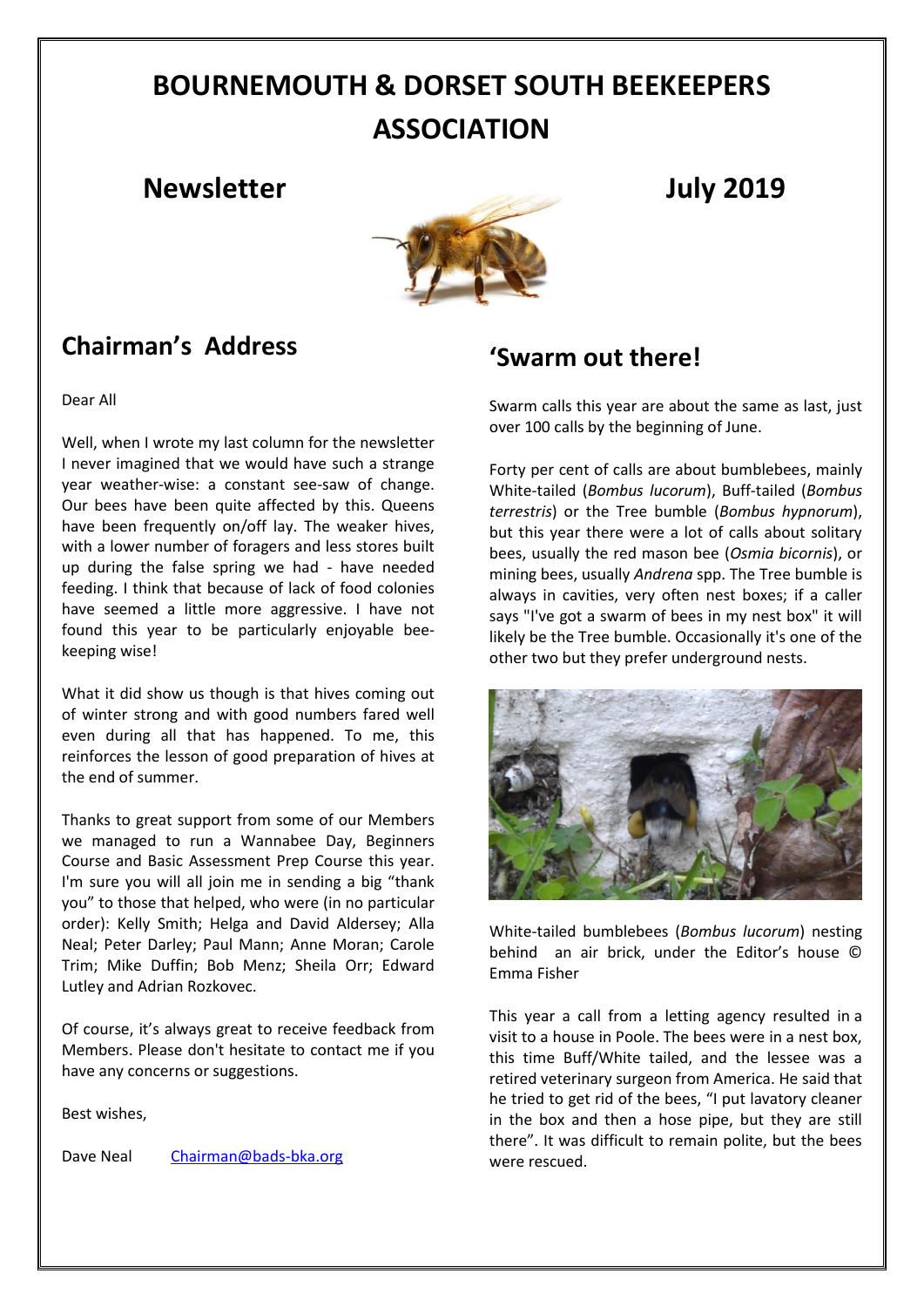Calls for bees found when old sheds are being removed or old wood piles shifted will be White or Buff tails. Where I can I persuade the caller to leave them until the bees have finished their life cycle (usually ten to twelve weeks) then the nest will be empty and the householder can carry on. But if they have to be moved I have some small plastic buckets with a round 20mm entrance in which I put straw and then try to expose and lift the nest out in its entirety, put it in the bucket and take it away to a new home. The bees are not always convinced that this is a good idea and can get a bit tetchy, but having 'bucketed' them I leave them and ask the householder to go out after dark when all the bees are inside and put a piece of washing up sponge in the entrance of their new home. This keeps them contained and with enough air to be comfortable. I can then collect the bucket - which should have all the bees in - the next day.

It's the same technique with Tree bumblebees in nest boxes: a sponge in the entrance after dark and the complete removal of the nest box next day. But you have to make sure that the box is sound. Unscrewing the back board from the wall and pulling it away to find the box disintegrating on your hand is too exciting, especially as the Tree bumble is the feistiest of all our bumbles.

Honeybee swarms can be almost anywhere but flat on the ground is a challenge, especially if you cannot see the queen. Trees, walls shrubs and gateposts are normal, the knack is to get good, clear space around the swarm before you shake it into the collecting box. A skep is OK, but a nuc. with an adjustable entrance (open/closed) and ventilation, or queen excluder, is probably the best. Even if you do get the Queen first time, she may leave straight away and you are back to where you started. The queen excluder setting helps to prevent that. The swarmed bees pitch up wherever they think is OK for the moment.

They are no respecters of place. I have climbed over building sites, compost bins, and manky dustbins; last week the caller had to move his Bentley Convertible for me to gain access!

It is never less than interesting! Where I can I move the swarms on straight away, but if I can't they are homed with me until a new permanent des-res. can be found.

But it is not all me: both Bob Menz, Ian Warmer and particularly Mohammed Saeed and his father, Ahmed, members for a couple of years now, have been of great help this season.

Bob and Ian also take lots of calls in their own right, and I would like to thank all of them for their assistance.

**Peter Darley Swarm Co-ordinator**

## **Waitrose… more than just a supermarket**

A big "thank you" to Waitrose (Wimborne) and especially Steph Roberts. One of our committee members, Brian Ironside, recently registered us as a good cause in the Community Matters scheme, the green token bins. Brian and Dave Neal were delighted to collect a cheque from Waitrose for £410. This illustrates how important bees are and that this is recognised by people. Dave said "This will go towards the many things we do in helping the local eco system and educating everyone interested in bees".



#### **A Busy Bee Weekend** for the Editor

Cast your mind back to late April… husband Tim & I had just returned from an Easter break, walking the West Highland Way - highly recommended for any keen walkers amongst you. As a result, our two colonies, who'd been left with plenty of room and a super each, hadn't had their usual weekly inspection, but then we hadn't expected record temperatures at Easter.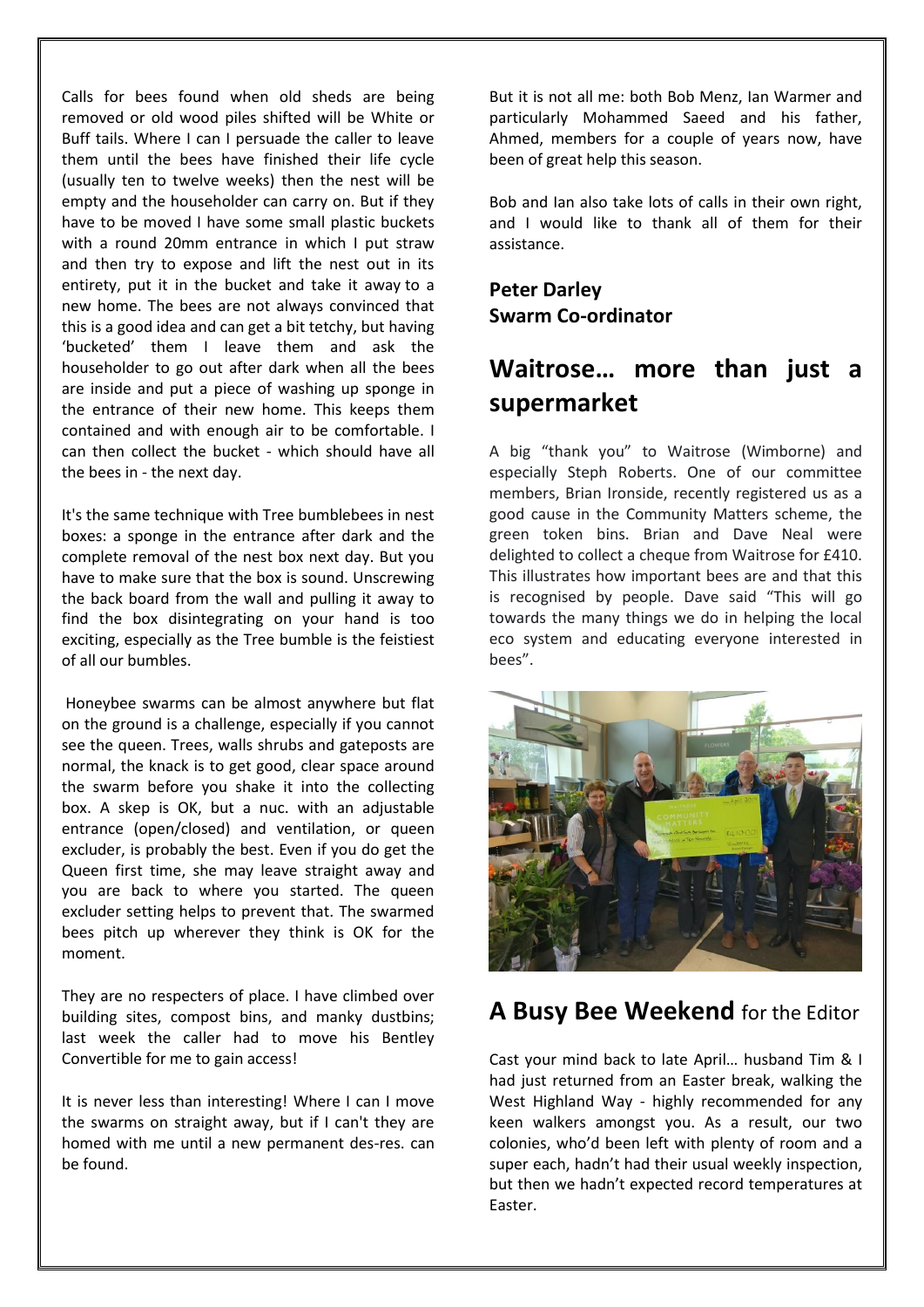My brother and his girlfriend were visiting. "Let's walk the dog," we said, "and on the way we can pop in to our neighbour, where we keep our bees, and water her veg patch."

On arriving at our neighbour's, we found there was more to do than water the courgettes…. "There are a lot of bees here", exclaimed my brother….



A beautiful prime swarm, at a perfect height. What a gift! Tim returned home to pick up some kit, and we improvised with some play equipment that we found in a shed and a pvc tablecloth. The bees didn't appreciate the nuc box. Too small, by far. Two hours later we shook them a second time, into a brood box this time. Luckily they liked that, but by then there was a cast swarm in the same tree! We finally utilised the nuc box, then dealt with the Queen cells in the original colony, while brother Dave entertained the crowds…



The following day Alison Chopping, Peter Darley and I did some more entertaining. This time it was the Chorus Director of the Bournemouth Symphony Chorus, Gavin Carr and his wife Heather, for "a morning with the beekeepers". The Symphony Chorus regularly raises funds for all sorts of projects, tours and recordings, and Heather had bid and won a morning at High Mead in one of these fundraising auctions. Eventually we found a date that suited everyone.

Neither Gavin or Heather had any experience with bees; both were nervous, as we kitted them out in suits and wellies. We were delighted that Kelly was at High Mead that morning, preparing for one of the afternoon training sessions. With the hives open, time flew. Gavin and Heather were transfixed, quickly overcoming their initial anxiety. They clearly relished the experience, which is what the Association is all about.



Kelly explaining the mysteries of the hive to Gavin and Heather. © Alison Chopping

Alison had made some honey biscuits (recipe in the March newsletter) and we gave them a couple of jars or High Mead honey to enjoy, but not this rather fine super frame!



Very impressive! (You may recognise the suit) © Alison Chopping

On arriving home, later that day, there was a voicemail from a friend in East Morden. "There's a swarm of bees in our chimney", said Janice. "Can you help?"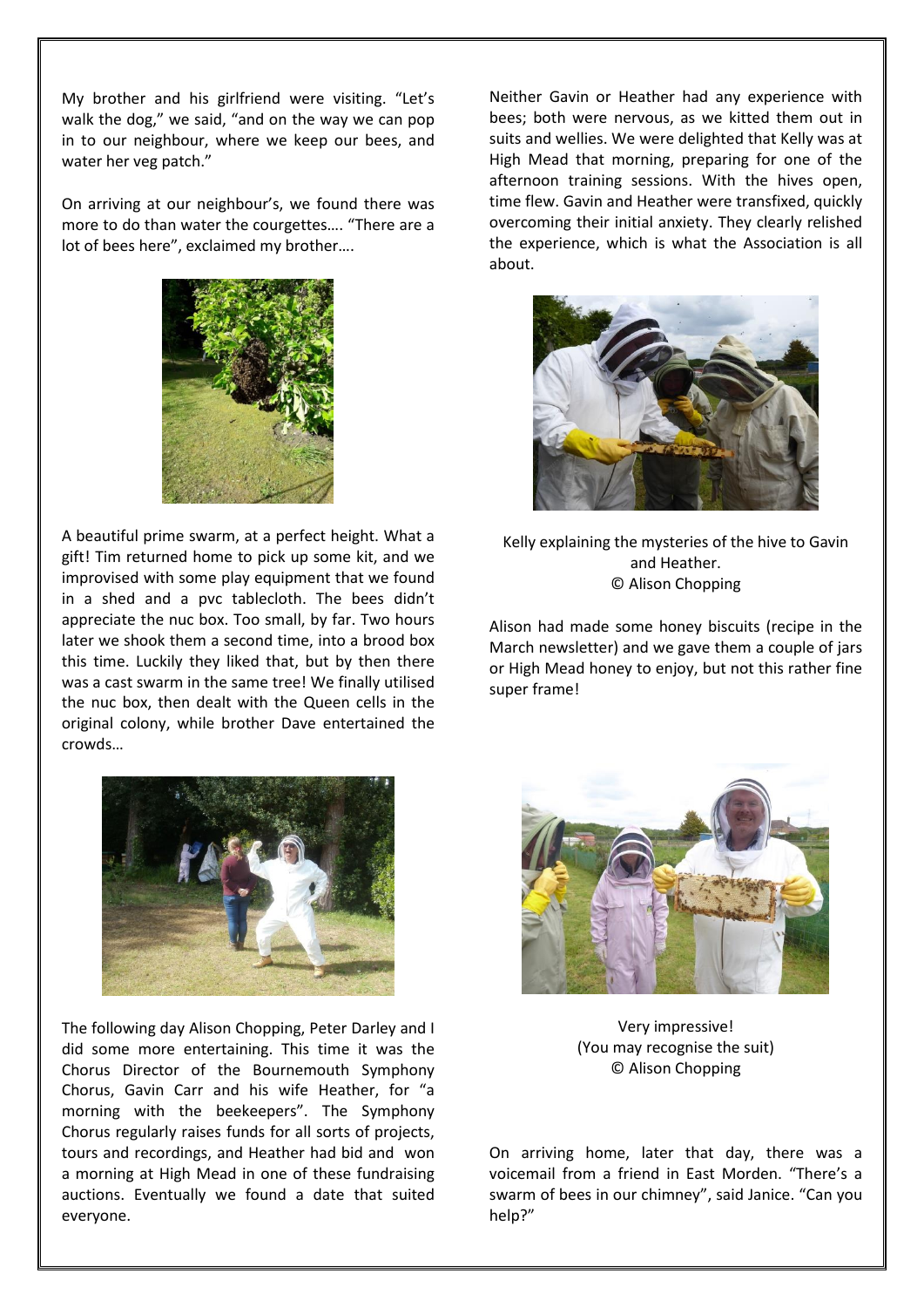

The shape of the overhang made it difficult to cut out the combs, but with patience and skill, Ahmed gently cut out each one and we placed it carefully in the Langstroth jumbo brood box that Mohamed had brought with them.



Driving over there in the gathering gloom, we then donned our suits. We did our best, lighting their wood-burner with just enough fuel to produce a decent smoke, hoping this would persuade the bees that this was not a sensible place to live, but to no avail. With night drawing in fast, and the houseproud friends in a mild panic, sadly this swarm did not have such a happy ending as ours a day earlier.

Fortunately for beekeepers, there are plenty of success stories too, as Peter Darley writes…

## *"The most interesting morning in years"…*

Mrs Smith in Oakdale rang. A visit showed that the honeybees, which she said had been there since June last year, were in full occupation of a space under an overhang, outside an extension to a bungalow.

Mrs Smith was not concerned that wooden slats had to be removed to extract the bees and so Mohammed and Ahmed Saeed, along with me in a minor role, attended site in the morning of Thursday 20th June. We managed to remove the wooden slats and found thirteen beautiful combs of eggs, larvae, sealed cells and honey. Bees perform magic.



All the combs were cut out, put in the brood box and Mrs Smith was delighted to be given a full comb of sealed honey. She and her visiting friend sat there dipping their fingers in to the comb saying that they had not had such an interesting morning in years.

Mohammed rigged up a stand on which to leave the brood box overnight and when we left things were looking OK.



However, next morning, Mrs Smith rang to say, "All the bees are back under the overhang!"

Ahh! On further investigation it became clear that above the void from which the bees had been cleared was a space between the roof felt and the roof itself. Careful removal of this felt revealed more bees and, presumably, the queen. These bees were decanted into the brood box and again the box was left overnight.

Next morning, Success!

All the bees happily in the brood box and able to be moved to their new home.